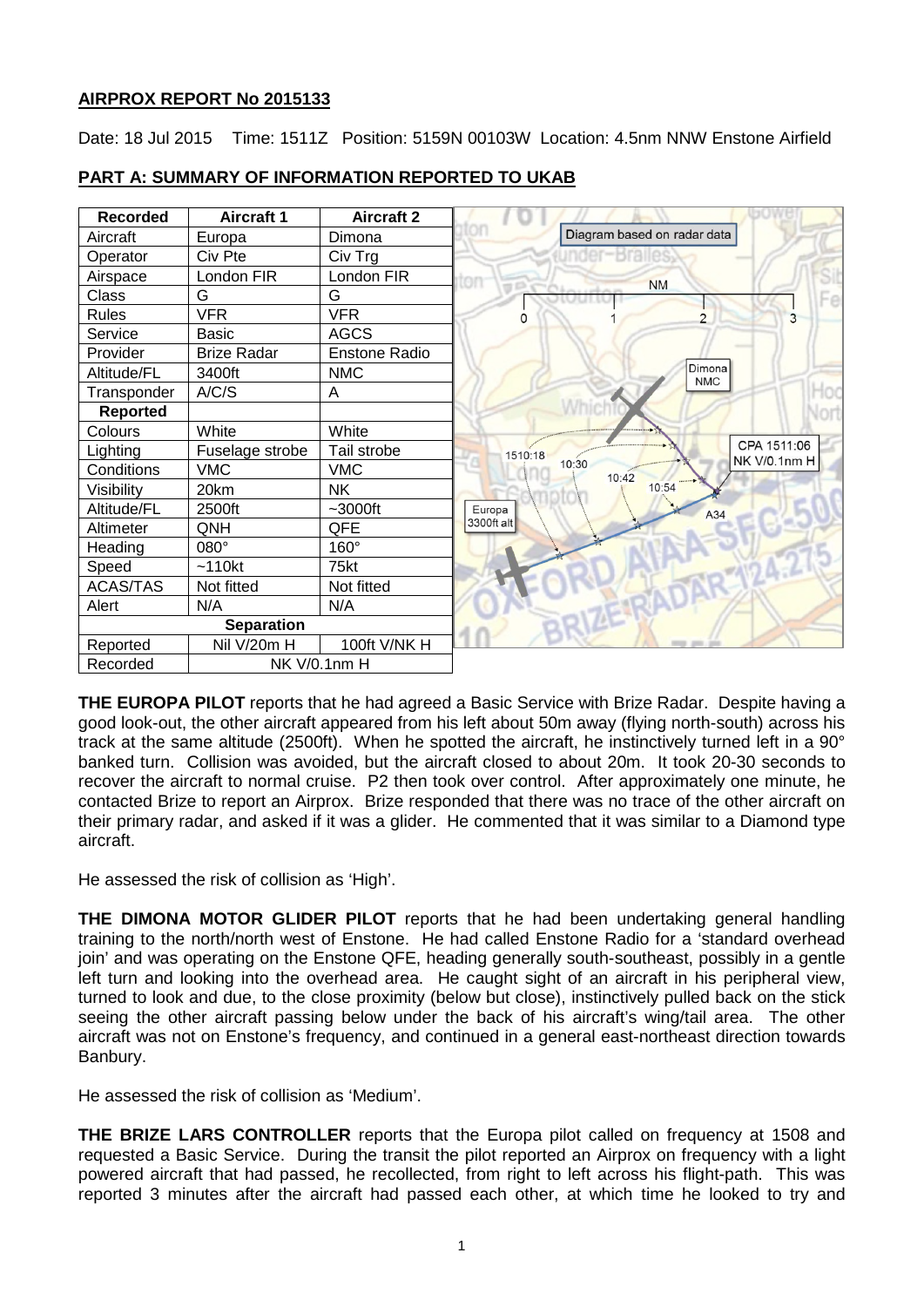determine the potential conflicting aircraft. A primary contact was seen approximately 3nm northwest of the Europa tracking northwest. The pilot indicated that this may potentially be the conflicting traffic; however, he could not positively identify it and, because the aircraft was not operating with a transponder, it would be very difficult to trace. The pilot of the Europa confirmed that he had not been able to see the registration or identify the aircraft type. He then explained that he would submit the paperwork when on the ground. The aircraft continued its transit with no further event and changed to an en-route frequency. The controller commented that Traffic Information was not provided to the Europa pilot because he had not seen the confliction. At the time he was co-ordinating an arrival at Gloucester departing from the L9 airway, which was complicated by the activation of Redlands parachute site and the temporary restricted airspace at RAF Fairford during RIAT. Because the Europa pilot was operating under a Basic Service, and the L9 airways departure would be IFR, he believed he was prioritising correctly in focusing his attention on the L9 traffic.

#### **Factual Background**

The weather at Brize was recorded as follows:

EGVN 181450Z 25008KT CAVOK 21/07 Q1016 BLU NOSIG=

#### **Analysis and Investigation**

#### **Military ATM**

The Brize controller issued the Europa pilot with a Basic Service at 1507:34. Whilst the controller was involved in a landline conversation with a civil sector over a Gloucestershire inbound, the aircraft were on a converging course (Figure 1). CPA occurred at 1511:09 (Figure 2). The Europa pilot declared an Airprox at 1512:50.



Figure 1: Geometry at 1510:41.



Figure 2: Geometry at CPA at 1511:09.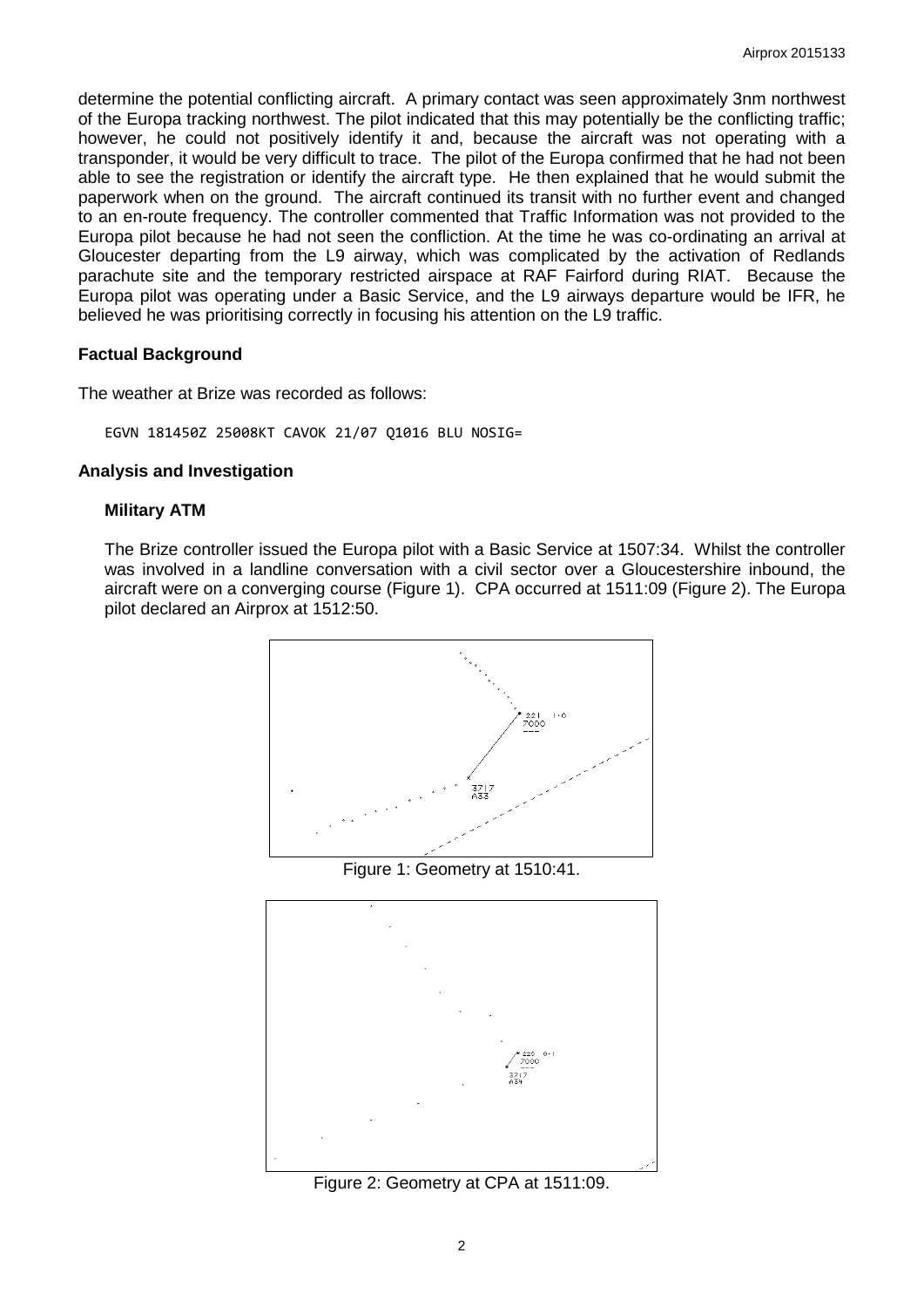The Europa was transponding the Brize SSR code (3717) with Mode C; the Dimona had a 7000 squawk, no Mode C. Neither aircraft was Airborne Collision Avoidance System (ACAS) fitted and so this barrier was absent. The Europa was under a Basic Service and responsible for collision avoidance as per UK FIS rules. See-and-avoid is the crucial barrier in Class G, and the late sighting by the Europa led to a 90° avoiding action turn to prevent a collision.

#### **UKAB Secretariat**

The Europa and Dimona pilots shared an equal responsibility for collision avoidance and not to operate in such proximity to other aircraft as to create a collision hazard<sup>[1](#page-2-0)</sup>. Because the incident geometry was converging the Dimona pilot was required to give way to the Europa<sup>[2](#page-2-1)</sup>.

#### **Summary**

An Airprox was reported when a Europa and a Dimona flew into proximity at 1511 on Saturday 18<sup>th</sup> July 2015. Both pilots were operating under VFR in VMC, the Europa pilot was in receipt of a Basic Service from Brize and the Dimona pilot in receipt of an Air Ground Service from Enstone (although the Airprox occurred over 4nm from the airfield). The Europa pilot saw the Dimona at the same altitude 50m away; the Dimona pilot first saw the Europa when it was in close proximity and pulled back on the 'stick' as avoiding action. He reported the vertical separation as 100ft. The radar recordings show the two aircraft passing 0.1nm apart.

### **PART B: SUMMARY OF THE BOARD'S DISCUSSIONS**

Information available included reports from both pilots, the Brize controller, area radar and RTF recordings and reports from the appropriate ATC and operating authorities.

The Board noted that the Airprox had occurred in Class G airspace with both pilots operating under VFR in VMC. The Europa pilot had requested, and had been provided with, a Basic Service from Brize. Under a Basic Service, the Board noted that there was no reason for the Brize controller to identify or monitor the Europa's progress and, consequently, no Traffic Information was issued about the Dimona. The Dimona pilot was in receipt of an Air/Ground Service from Enstone. Again he would not have received any information about the presence of the Europa, not least because its pilot had not been on the same frequency. Accordingly the only way for the two pilots to avoid confliction in a busy aviation area, given their choices of Air Traffic Service, was by 'see-and-avoid'. The Board opined that if the Europa pilot had requested a Traffic Service from Brize, he could have expected to have been informed about the presence of the Dimona. The Military ATM advisor agreed that, although it is not always possible to provide the service due to other commitments, on this occasion the controller would have been able to provide a Traffic Service if it had been requested because, as far as he was aware, the Dimona's SSR label would have shown on the radar display as the 2 aircraft came into proximity.

The Board quickly decided that the cause of the Airprox was a late sighting by both pilots: the Europa pilot had only spotted the Dimona 50m away and the Dimona pilot had only seen the Europa when it was in close proximity to his aircraft. Turning to the risk, it was apparent from both pilots' reports that the two aircraft were very close at the time of the Airprox. The radar recording shows that they had passed each other less than 0.1nm apart horizontally. Because the Dimona was not equipped with SSR Mode C it was not possible to determine the vertical separation at the time; notwithstanding, members were convinced that both pilots' reports of having to take instinctive action to prevent a collision meant that the separation between the 2 aircraft had been reduced to the minimum. Consequently, the Board agreed that the Airprox should be categorised as risk Category A.

l

<span id="page-2-0"></span><sup>1</sup> SERA.3205 Proximity.

<span id="page-2-1"></span><sup>2</sup> SERA.3210 Right-of-way (c) (2) Converging.